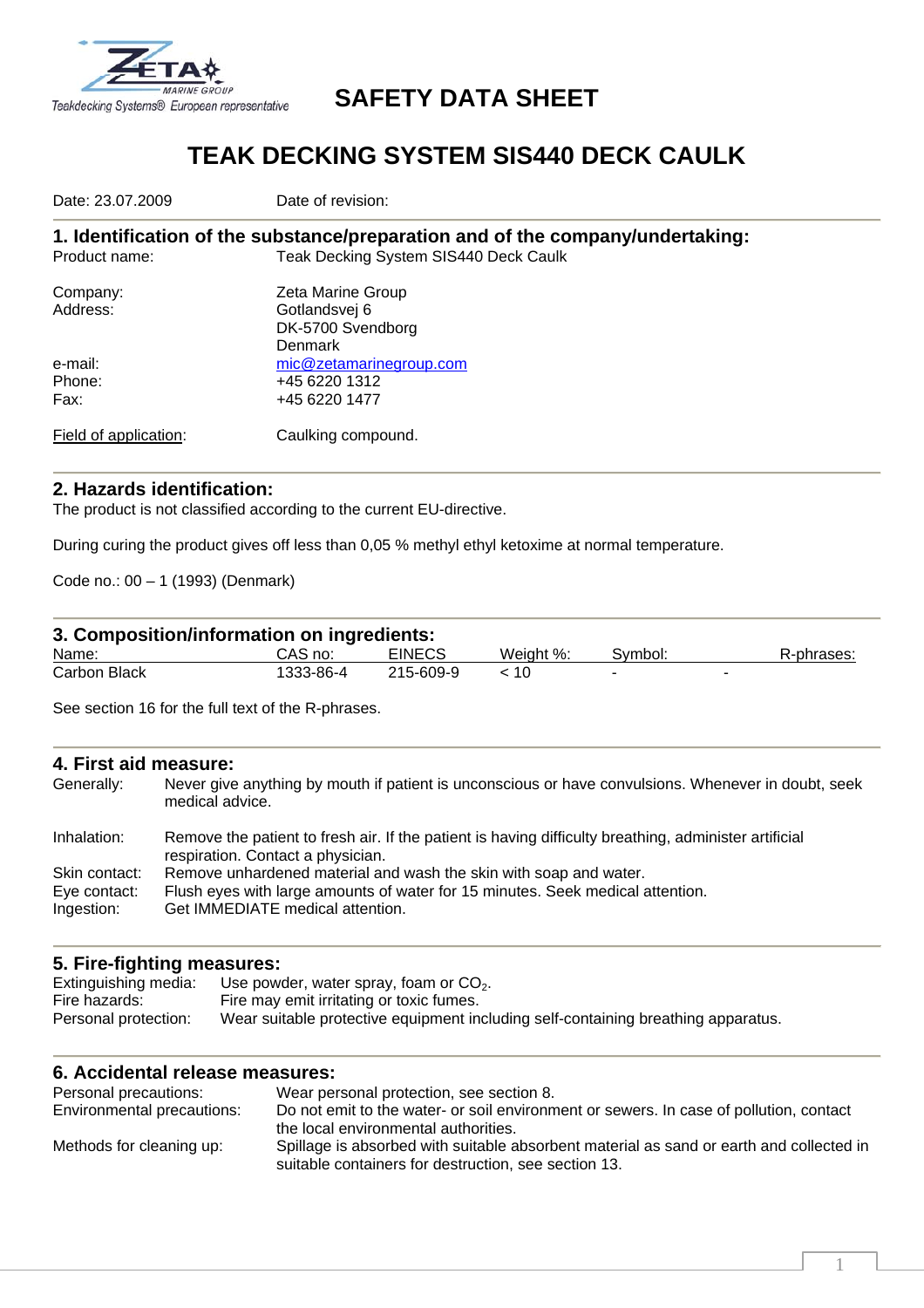

### **SAFETY DATA SHEET**

# **TEAK DECKING SYSTEM SIS440 DECK CAULK**

#### **7. Handling and storage:**

Handling: Wear personal protection, see section 8. Wash hands after handling the product. Storage: Store in tightly closed containers. Protect product from heat and moisture. Store product at temperatures below 26 °C. Keep out of the reach of children.

|                                      | 8. Exposure controls/personal protection:                                                                                                                                |  |  |
|--------------------------------------|--------------------------------------------------------------------------------------------------------------------------------------------------------------------------|--|--|
| Engineering controls:                | Ensure adequate ventilation.                                                                                                                                             |  |  |
| <b>Occupational exposure limits:</b> |                                                                                                                                                                          |  |  |
|                                      | Short-term:<br>Long-term:                                                                                                                                                |  |  |
| Carbon Black:                        | - ppm $3,5 \text{ mg/cm}^3$<br>- ppm $\overline{7}$ mg/cm <sup>3</sup>                                                                                                   |  |  |
| Personal protection:                 |                                                                                                                                                                          |  |  |
| Respiratory protection: Not needed.  |                                                                                                                                                                          |  |  |
| Eye protection:                      | Use suitable goggles.                                                                                                                                                    |  |  |
| Hand protection:                     | Use suitable protective gloves. Gloves should be chosen in consultation with the glove supplier,<br>with information on effects from other substances in the work place. |  |  |
| Skin protection:                     | Use suitable work clothes.                                                                                                                                               |  |  |
| Work hygiene:                        | Wash hands with water and soap before breaks, smoking and after handling of the product.                                                                                 |  |  |

#### **9. Physical and chemical properties:**

| Appearance/colour/odour:<br>Flame point: | Black or white paste with characteristic odour<br>$>104$ °C |                  |
|------------------------------------------|-------------------------------------------------------------|------------------|
| Vapour density:                          | >1                                                          | $(air=1)$        |
| Density:                                 | 1.28                                                        |                  |
| Evaporation rate:                        | 1 >                                                         | (butylacetate=1) |
| Solubility in water:                     | Insoluble                                                   |                  |

# **10. Stability and reactivity**:

None when handled and stored as recommended. Conditions to avoid: Moisture and high temperatures.

#### **11. Toxicological information:**

| Inhalation:   | Fumes may irritate the mucous membranes or cause transient headache.<br>Inhalation may provoke already existing respiratory problems. |
|---------------|---------------------------------------------------------------------------------------------------------------------------------------|
| Skin contact: | Direct contact may cause irritation of the mucous membranes.                                                                          |
| Eve contact:  | Direct contact may cause irritation of the eyes.                                                                                      |
| Ingestion:    | Direct contact may cause irritation of the mouth.                                                                                     |

#### **12. Ecological information:**

Do not emit to the water- or soil environment or sewers. In case of pollution, contact the local environmental authorities.

#### **13. Disposal considerations:**

Material should be disposed of in accordance with National and Local regulations.